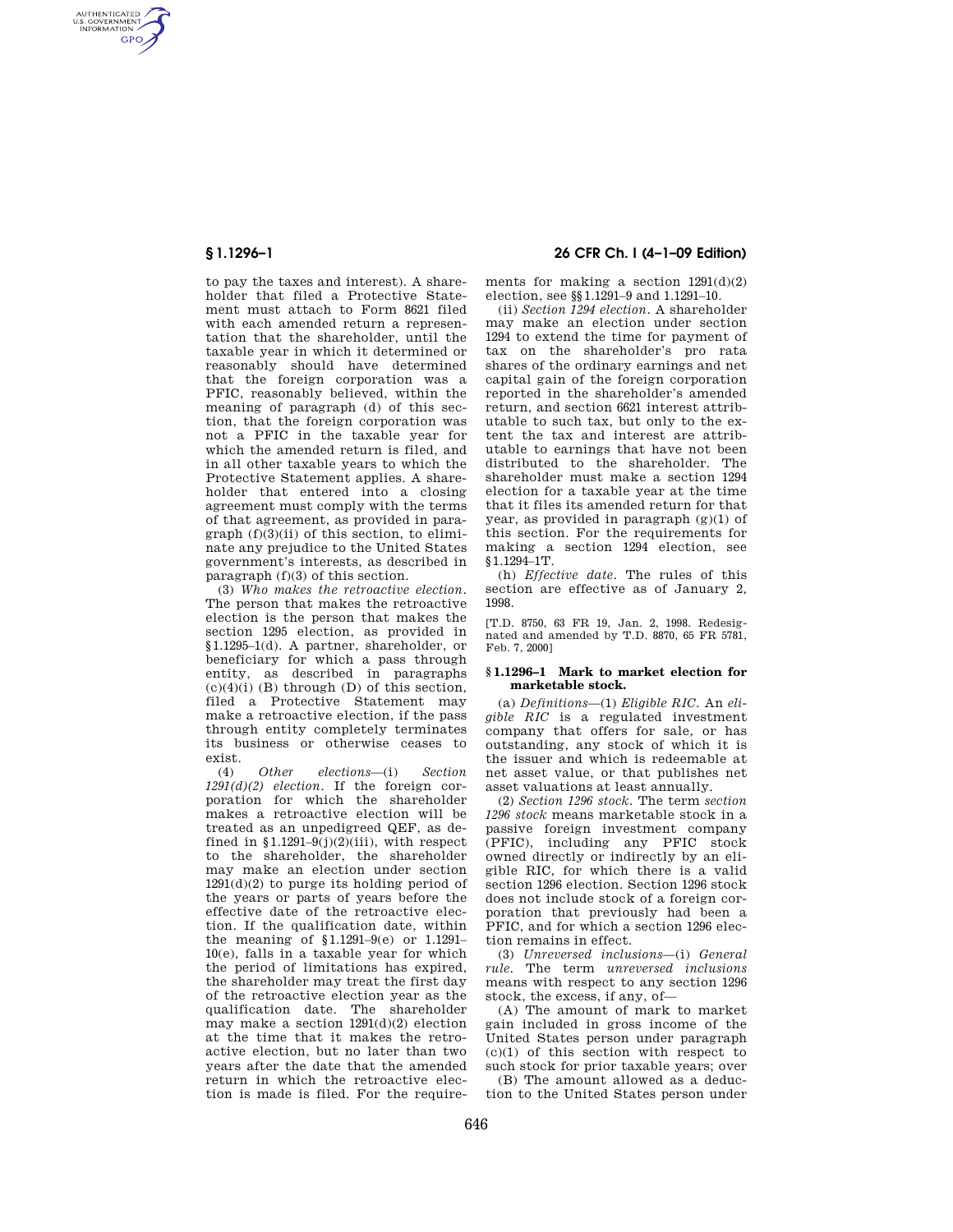paragraph (c)(3) of this section with respect to such stock for prior taxable years.

(ii) *Section 1291 adjustment.* The amount referred to in paragraph  $(a)(3)(i)(A)$  of this section shall include any amount subject to section 1291 under the coordination rule of para $graph (i)(2)(ii)$  of this section.

(iii) *Example.* An example of the computation of unreversed inclusions is as follows:

*Example.* A, a United States person, acquired stock in Corp X, a foreign corporation, on January 1, 2005 for \$150. At such time and at all times thereafter, Corp X was a PFIC and A's stock in Corp X was marketable. For taxable years 2005 and 2006, Corp X was a nonqualified fund subject to taxation under section 1291. A made a timely section 1296 election with respect to the X stock, effective for taxable year 2007. The fair market value of the X stock was \$200 as of December 31, 2006, and \$240 as of December 31, 2007. Additionally, Corp X made no distribution with respect to its stock for the taxable years at issue. In 2007, pursuant to paragraph  $(i)(2)(ii)$ of this section, A must include the \$90 gain in the X stock in accordance with the rules of section 1291 for purposes of determining the deferred tax amount and any applicable interest. Nonetheless, for purposes of determining the amount of the unreversed inclusions pursuant to paragraph  $(a)(3)(ii)$  of this section, A will include the \$90 of gain that was taxed under section 1291 and not the interest thereon.

(iv) *Special rule for regulated investment companies.* In the case of a regulated investment company which had elected to mark to market the PFIC stock held by such company as of the last day of the taxable year preceding such company's first taxable year for which such company makes a section 1296 election, the amount referred to in paragraph (a)(3)(i)(A) of this section shall include amounts previously included in gross income by the company pursuant to such mark to market election with respect to such stock for prior taxable years. For further guidance, see Notice 92–53 (1992–2 C.B. 384) (*see* also 601.601(d)(2) of this chapter).

(b) *Application of section 1296 election*— (1) *In general.* Any United States person and any controlled foreign corporation (CFC) that owns directly, or is treated as owning under this section, marketable stock, as defined in §1.1296–2, in a PFIC may make an election to mark to market such stock in accordance with the provisions of section 1296 and this section.

(2) *Election applicable to specific United States person.* A section 1296 election applies only to the United States person (or CFC that is treated as a U.S. person under paragraph (g)(2) of this section) that makes the election. Accordingly, a United States person's section 1296 election will not apply to a transferee of section 1296 stock.

(3) *Election applicable to specific corporation only.* A section 1296 election is made with respect to a single foreign corporation, and thus a separate section 1296 election must be made for each foreign corporation that otherwise meets the requirements of this section. A United States person's section 1296 election with respect to stock in a foreign corporation applies to all marketable stock of the corporation that the person owns directly, or is treated as owning under paragraph (e) of this section, at the time of the election or that is subsequently acquired.

(c) *Effect of election*—(1) *Recognition of gain.* If the fair market value of section 1296 stock on the last day of the United States person's taxable year exceeds its adjusted basis, the United States person shall include in gross income for its taxable year the excess of the fair market value of such stock over its adjusted basis (mark to market gain).

(2) *Character of gain.* Mark to market gain, and any gain on the sale or other disposition of section 1296 stock, shall be treated as ordinary income.

(3) *Recognition of loss.* If the adjusted basis of section 1296 stock exceeds its fair market value on the last day of the United States person's taxable year, such person shall be allowed a deduction for such taxable year equal to the lesser of the amount of such excess or the unreversed inclusions with respect to such stock (mark to market loss).

(4) *Character of loss*—(i) *Losses not in excess of unreversed inclusions.* Any mark to market loss allowed as a deduction under paragraph (c)(3) of this section, and any loss on the sale or other disposition of section 1296 stock, to the extent that such loss does not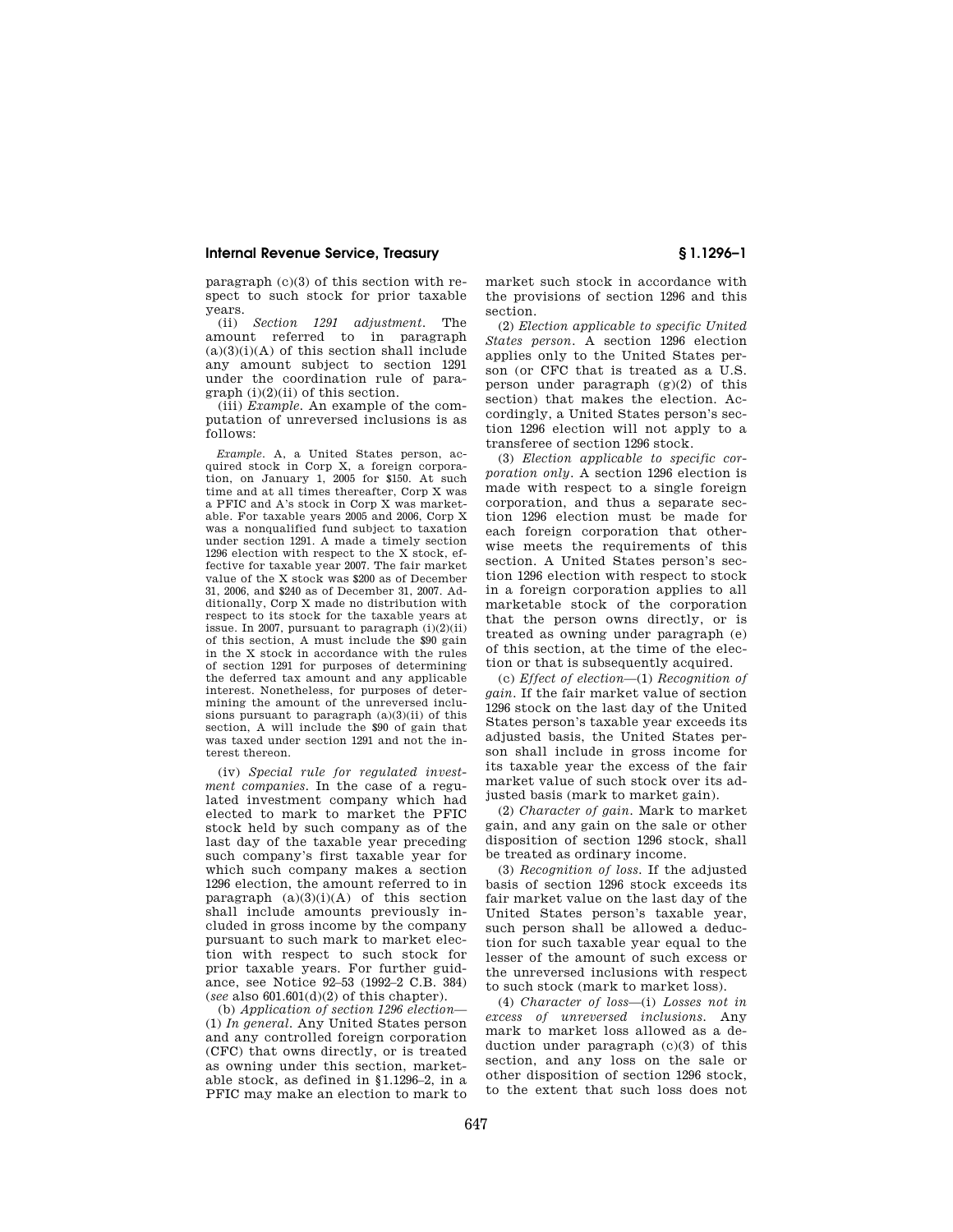exceed the unreversed inclusions attributable to such stock, shall be treated as an ordinary loss, deductible in computing adjusted gross income.

(ii) *Losses in excess of unreversed inclusions.* Any loss recognized on the sale or other disposition of section 1296 stock in excess of any prior unreversed inclusions will be subject to the rules generally applicable to losses provided elsewhere in the Internal Revenue Code and the regulations thereunder.

(5) *Application of election to separate lots of stock.* In the case in which a United States person purchased or acquired shares of stock in a PFIC at different prices, the rules of this section shall be applied in a manner consistent with the rules of §1.1012–1.

(6) *Source rules.* The source of any amount included in gross income under paragraph (c)(1) of this section, or the allocation and apportionment of any amount allowed as a deduction under paragraph (c)(3) of this section, shall be determined in the same manner as if such amounts were gain or loss (as the case may be) from the sale of stock in the PFIC.

(7) *Examples.* The following examples illustrate this paragraph (c):

*Example 1. Treatment of gain as ordinary income.* A, a United States individual, purchases stock in FX, a foreign corporation that is not a PFIC, in 1990 for \$1,000. On January 1, 2005, when the fair market value of the FX stock is \$1,100, FX becomes a PFIC. A makes a timely section 1296 election for taxable year 2005. On December 31, 2005, the fair market value of the FX stock is \$1,200. For taxable year 2005, A includes \$200 of mark to market gain (the excess of the fair market value of FX stock (\$1,200) over A's adjusted basis (\$1,000)) in gross income as ordinary income and pursuant to paragraph (d)(1) of this section increases his basis in the FX stock by that amount.

*Example 2. Treatment of gain as capital gain.*  The facts are the same as in *Example 1.* For taxable year 2006, FX does not satisfy either the asset test or the income test of section 1297(a). A does not revoke the section 1296 election it made with respect to the FX stock. On December 1, 2006, A sells the FX stock when the fair market value of the stock is \$1,500. For taxable year 2006, A includes \$300 of gain (the excess of the fair market value of FX stock (\$1,500) over A's adjusted basis (\$1,200)) in gross income as long-term capital gain because at the time of sale of the FX stock by A, FX did not qualify as a PFIC, and, therefore, the FX stock was

## **§ 1.1296–1 26 CFR Ch. I (4–1–09 Edition)**

not section 1296 stock at the time of the disposition. Further, A's holding period for non-PFIC purposes was more than one year.

*Example 3. Treatment of losses as ordinary where they do not exceed unreversed inclusions.*  The facts are the same as in *Example 1.* On December 1, 2006, A sells the stock in FX for \$1,100. At that time, A's unreversed inclusions (the amount A included in income as mark to market gain) with respect to the stock in FX are \$200. Accordingly, for taxable year 2006, A recognizes a loss on the sale of the FX stock of \$100, (the fair market value of the FX stock (\$1,100) minus A's adjusted basis (\$1,200) in the stock) that is treated as an ordinary loss because the loss does not exceed the unreversed inclusions attributable to the stock of FX.

*Example 4. Treatment of losses as long-term capital losses.* The facts are the same as in *Example 3,* except that FX does not satisfy either the asset test or the income test of section 1297(a) for taxable year 2006. For taxable year 2006, A's \$100 loss from the sale of the FX stock is treated as long-term capital loss because at the time of the sale of the FX stock by A FX did not qualify as a PFIC, and, therefore, the FX stock was not section 1296 stock at the time of the disposition. Further, A's holding period in the FX stock for non-PFIC purposes was more than one year.

*Example 5. Long-term capital loss treatment of losses in excess of unreversed inclusions.* The facts are the same as in *Example 3,* except that A sells his FX stock for \$900. At the time of A's sale of the FX stock on December 1, 2006, A's unreversed inclusions with respect to the FX stock are \$200. Accordingly, the \$300 loss recognized by A on the disposition is treated as an ordinary loss to the extent of his unreversed inclusions (\$200). The amount of the loss in excess of A's unreversed inclusions (\$100) will be treated as a long-term capital loss because A's holding period in the FC stock for non-PFIC purposes was more than one year.

*Example 6. Application of section 1296 election to separate lots of stock.* On January 1, 2005, Corp A, a domestic corporation, purchased 100 shares (first lot) of stock in FX, a PFIC, for \$500 (\$5 per share). On June 1, 2005, Corp A purchased 100 shares (second lot) of FX stock for \$1,000 (\$10 per share). Corp A made a timely section 1296 election with respect to its FX stock for taxable year 2005. On December 31, 2005, the fair market value of FX stock was \$8 per share. For taxable year 2005, Corp A includes \$300 of gain in gross income as ordinary income under paragraph (c)(1) of this section with respect to the first lot, and adjusts its basis in that lot to \$800 pursuant to paragraph (d)(1) of this section. With respect to the second lot, Corp A is not permitted to recognize a loss under paragraph (c)(3) of this section for taxable year 2005. Although Corp A's adjusted basis in that stock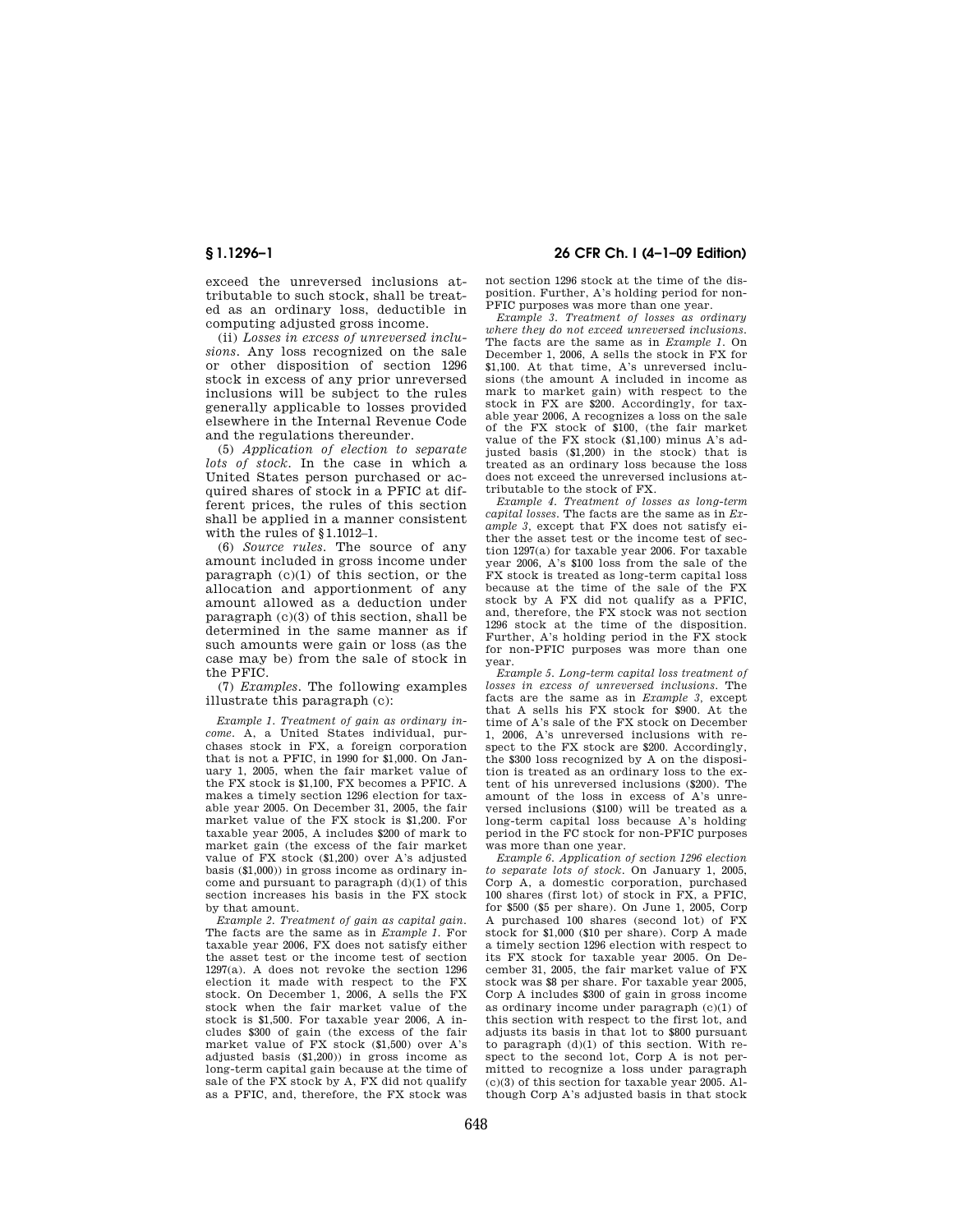exceeds its fair market value by \$200, Corp A has no unreversed inclusions with respect to that particular lot of stock. On July 1, 2006, Corp A sells 100 shares of FX stock for \$900. Assuming that Corp A adequately identifies (in accordance with the rules of  $(1.1012-1(c))$ ) the shares of FX stock sold as being from the second lot, Corp A recognizes \$100 of long term capital loss pursuant to paragraph (c)(4)(ii) of this section.

(d) *Adjustment to basis*—(1) *Stock held directly.* The adjusted basis of the section 1296 stock shall be increased by the amount included in the gross income of the United States person under paragraph (c)(1) of this section with respect to such stock, and decreased by the amount allowed as a deduction to the United States person under paragraph (c)(3) of this section with respect to such stock.

(2) *Stock owned through certain foreign entities.* (i) In the case of section 1296 stock that a United States person is treated as owning through certain foreign entities pursuant to paragraph (e) of this section, the basis adjustments under paragraph  $(d)(1)$  of this section shall apply to such stock in the hands of the foreign entity actually holding such stock, but only for purposes of determining the subsequent treatment under chapter 1 of the Internal Revenue Code of the United States person with respect to such stock. Such increase or decrease in the adjusted basis of the section 1296 stock shall constitute an adjustment to the basis of partnership property only with respect to the partner making the section 1296 election. Corresponding adjustments shall be made to the adjusted basis of the United States person's interest in the foreign entity and in any intermediary entity described in paragraph (e) of this section through which the United States person holds the PFIC stock.

(ii) *Example.* The following example illustrates this paragraph (d)(2):

*Example.* FP is a foreign partnership. Corp A, a domestic corporation, owns a 20 percent interest in FP. Corp B, a domestic corporation, owns a 30 percent interest in FP. Corp C, a foreign corporation, with no direct or indirect shareholders that are U.S. persons, owns a 50% interest in FP. Corp A, Corp B, and FP all use a calendar year for their taxable year. In 2005, FP purchases stock in FX, a foreign corporation and a PFIC, for \$1,000. Corp A makes a timely section 1296 election

for taxable year 2005. On December 31, 2005, the fair market value of the PFIC stock is \$1,100. Corp A includes \$20 of ordinary income in taxable year 2005 under paragraphs  $(c)(1)$  and  $(2)$  of this section. Corp A increases its basis in its FP partnership interest by \$20. FP increases its basis in the FX stock to \$1,020 solely for purposes of determining the subsequent treatment of Corp A, under chapter 1 of the Internal Revenue Code, with respect to such stock. In 2006, FP sells the FX stock for \$1,200. For purposes of determining the amount of gain of Corp A, FP will be treated as having \$180 in gain of which \$20 is allocated to Corp A. Corp A's \$20 of gain will be treated as ordinary income under paragraph (c)(2) of this section. For purposes of determining the amount of gain attributable to Corp B, FP will be treated as having \$200 gain, \$60 of which will be allocated to Corp B.

(3) *Stock owned indirectly by an eligible RIC.* Paragraph (d)(2) of this section shall also apply to an eligible RIC which is an indirect shareholder under §1.1296–2(f) of stock in a PFIC and has a valid section 1296 election in effect with respect to the PFIC stock.

(4) *Stock acquired from a decedent.* In the case of stock of a PFIC which is acquired by bequest, devise, or inheritance (or by the decedent's estate) and with respect to which a section 1296 election was in effect as of the date of the decedent's death, notwithstanding section 1014, the basis of such stock in the hands of the person so acquiring it shall be the adjusted basis of such stock in the hands of the decedent immediately before his death (or, if lesser, the basis which would have been determined under section 1014 without regard to this paragraph).

(5) *Transition rule for individuals becoming subject to United States income taxation*—(i) *In general.* If any individual becomes a United States person in a taxable year beginning after December 31, 1997, solely for purposes of this section, the adjusted basis, before adjustments under this paragraph (d), of any section 1296 stock owned by such individual on the first day of such taxable year shall be treated as being the greater of its fair market value or its adjusted basis on such first day.

(ii) An example of the transition rule for individuals becoming subject to United States income taxation is as follows:

*Example.* A, a nonresident alien individual, purchases marketable stock in FX, a PFIC,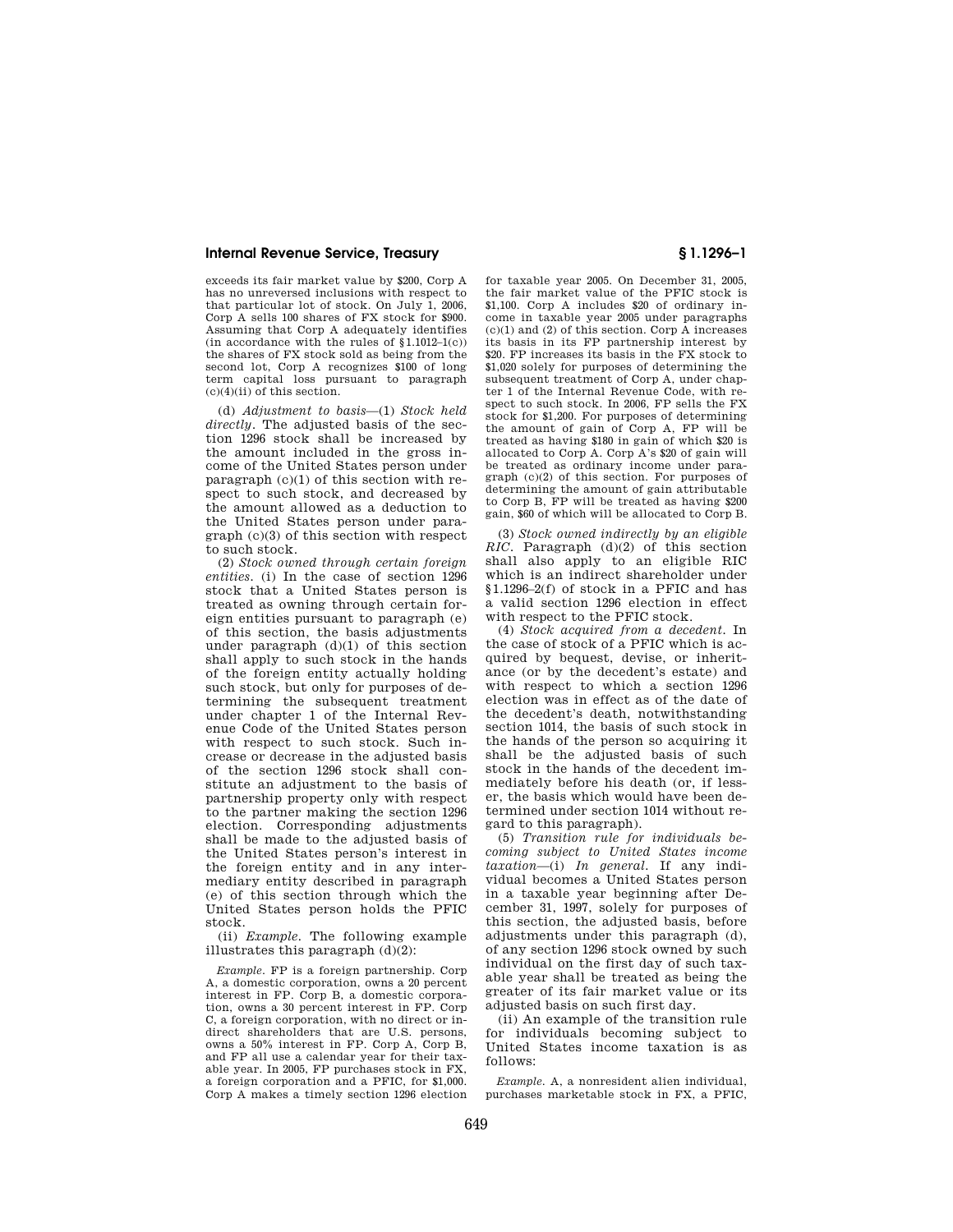for \$50 in 1995. On January 1, 2005, A becomes a United States person and makes a timely section 1296 election with respect to the stock in accordance with paragraph (h) of this section. The fair market value of the FX stock on January 1, 2005, is \$100. The fair market value of the FX stock on December 31, 2005, is \$110. Under paragraph (d)(5)(i) of this section, A computes the amount of mark to market gain or loss for the FX stock in 2005 by reference to an adjusted basis of \$100, and therefore A includes \$10 in gross income as mark to market gain under paragraph (c)(1) of this section. Additionally, under paragraph  $(d)(1)$  of this section, A's adjusted basis in the FX stock for purposes of this section is increased to \$110 (and to \$60 for all other tax purposes). A sells the FX stock in 2006 for \$120. For purposes of applying section 1001, A must use its original basis of \$50, with any adjustments under paragraph (d)(1) of this section, \$10 in this case, and therefore A recognizes \$60 of gain. Under paragraph  $(c)(2)$  of this section (which is applied using an adjusted basis of \$110), \$10 of such gain is treated as ordinary income. The remaining \$50 of gain from the sale of the FX stock is long term capital gain because A held such stock for more than one year.

(e) *Stock owned through certain foreign entities*—(1) *In general.* Except as provided in paragraph (e)(2) of this section, the following rules shall apply in determining stock ownership for purposes of this section. PFIC stock owned, directly or indirectly, by or for a foreign partnership, foreign trust (other than a foreign trust described in sections 671 through 679), or foreign estate shall be considered as being owned proportionately by its partners or beneficiaries. PFIC stock owned, directly or indirectly, by or for a foreign trust described in sections 671 through 679 shall be considered as being owned proportionately by its grantors or other persons treated as owners under sections 671 through 679 of any portion of the trust that includes the stock. The determination of a person's proportionate interest in a foreign partnership, foreign trust or foreign estate will be made on the basis of all the facts and circumstances. Stock considered owned by reason of this paragraph shall, for purposes of applying the rules of this section, be treated as actually owned by such person.

(2) *Stock owned indirectly by eligible RICs.* The rules for attributing ownership of stock contained in §1.1296–2(f) will apply to determine the indirect

**§ 1.1296–1 26 CFR Ch. I (4–1–09 Edition)** 

ownership of PFIC stock by an eligible RIC.

(f) *Holding period.* Solely for purposes of sections 1291 through 1298, if section 1296 applied to stock with respect to the taxpayer for any prior taxable year, the taxpayer's holding period in such stock shall be treated as beginning on the first day of the first taxable year beginning after the last taxable year for which section 1296 so applied.

(g) *Special rules*—(1) *Certain dispositions of stock.* To the extent a United States person is treated as actually owning stock in a PFIC under paragraph (e) of this section, any disposition which results in the United States person being treated as no longer owning such stock, and any disposition by the person owning such stock, shall be treated as a disposition by the United States person of the stock in the PFIC.

(2) *Treatment of CFC as a United States person.* In the case of a CFC that owns, or is treated as owning under paragraph (e) of this section, section 1296 stock:

(i) Other than with respect to the sourcing rules in paragraph (c)(6) of this section, this section shall apply to the CFC in the same manner as if such corporation were a United States person. The CFC will be treated as a foreign person for purposes of applying the source rules of paragraph (c)(6).

(ii) For purposes of subpart F of part III of subchapter N of the Internal Revenue Code—

(A) Amounts included in the CFC's gross income under paragraph (c)(1) or  $(i)(2)(ii)$  of this section shall be treated as foreign personal holding company income under section  $954(c)(1)(A)$ ; and

(B) Amounts allowed as a deduction under paragraph (c)(3) of this section shall be treated as a deduction allocable to foreign personal holding company income for purposes of computing net foreign base company income under  $$1.954-1(c)$ .

(iii) A United States shareholder, as defined in section 951(b), of the CFC shall not be subject to section 1291 with respect to any stock of the PFIC for the period during which the section 1296 election is in effect for that stock,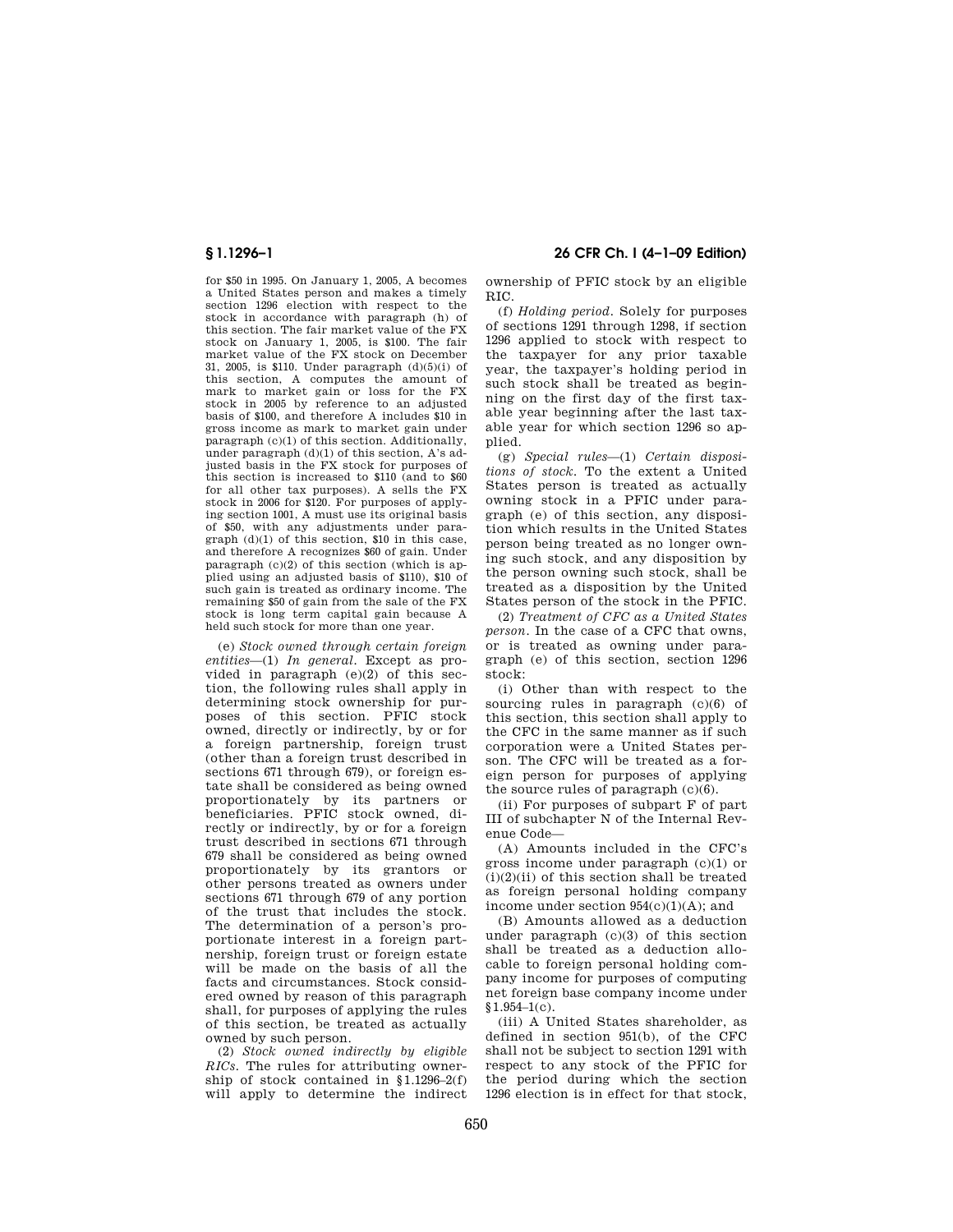and the holding period rule of paragraph (f) of this section shall apply to such United States shareholder.

(iv) The rules of this paragraph  $(g)(2)$ shall not apply to a United States person that is a shareholder of the PFIC for purposes of section 1291, but is not a United States shareholder under section 951(b) with respect to the CFC making a section 1296 election.

(3) *Timing of inclusions for stock owned through certain foreign entities.* In the case of section 1296 stock that a United States person is treated as owning through certain foreign entities pursuant to paragraph (e) of this section, the mark to market gain or mark to market loss is determined in accordance with paragraphs (c) and  $(i)(2)(ii)$  of this section as of the last day of the taxable year of the foreign partnership, foreign trust or foreign estate and then included in the taxable year of such United States person that includes the last day of the taxable year of the entity.

(h) *Elections*—(1) *Timing and manner for making a section 1296 election*—(i) *United States persons.* A United States person that owns marketable stock in a PFIC, or is treated as owning marketable stock under paragraph (e) of this section, on the last day of the taxable year of such person, and that wants to make a section 1296 election, must make a section 1296 election for such taxable year on or before the due date (including extensions) of the United States person's income tax return for that year. The section 1296 election must be made on the Form 8621, ''Return by a Shareholder of a Passive Foreign Investment Company or Qualified Electing Fund'', included with the original tax return of the United States person for that year, or on an amended return, provided that the amended return is filed on or before the election due date.

(ii) *Controlled foreign corporations.* A section 1296 election by a CFC shall be made by its controlling United States shareholders, as defined in §1.964– 1(c)(5), and shall be included with the Form 5471, ''Information Return of U.S. Persons With Respect to Certain Foreign Corporations'', for that CFC by the due date (including extensions) of the original income tax returns of the

controlling United States shareholders for that year. A section 1296 election by a CFC shall be binding on all United States shareholders of the CFC.

(iii) *Retroactive elections for PFIC stock held in prior years.* A late section 1296 election may be permitted only in accordance with §301.9100 of this chapter.

(2) *Effect of section 1296 election*—(i) A section 1296 election will apply to the taxable year for which such election is made and remain in effect for each succeeding taxable year unless such election is revoked or terminated pursuant to paragraph (h)(3) of this section.

(ii) *Cessation of a foreign corporation as a PFIC.* A United States person will not include mark to market gain or loss pursuant to paragraph (c) of this section with respect to any stock of a foreign corporation for any taxable year that such foreign corporation is not a PFIC under section 1297 or treated as a PFIC under section 1298(b)(1) (taking into account the holding period rule of paragraph (f) of this section). Cessation of a foreign corporation's status as a PFIC will not, however, terminate a section 1296 election. Thus, if a foreign corporation is a PFIC in a taxable year after a year in which it is not treated as a PFIC, the United States person's original election (unless revoked or terminated in accordance with paragraph (h)(3) of this section) continues to apply and the shareholder must include any mark to market gain or loss in such year.

(3) *Revocation or termination of election*—(i) *In general.* A United States person's section 1296 election is terminated if the section 1296 stock ceases to be marketable; if the United States person elects, or is required, to mark to market the section 1296 stock under another provision of chapter 1 of the Internal Revenue Code; or if the Commissioner, in the Commissioner's discretion, consents to the United States person's request to revoke its section 1296 election upon a finding of a substantial change in circumstances. A substantial change in circumstances for this purpose may include a foreign corporation ceasing to be a PFIC.

(ii) *Timing of termination or revocation.*  Where a section 1296 election is terminated automatically (*e.g.,* the stock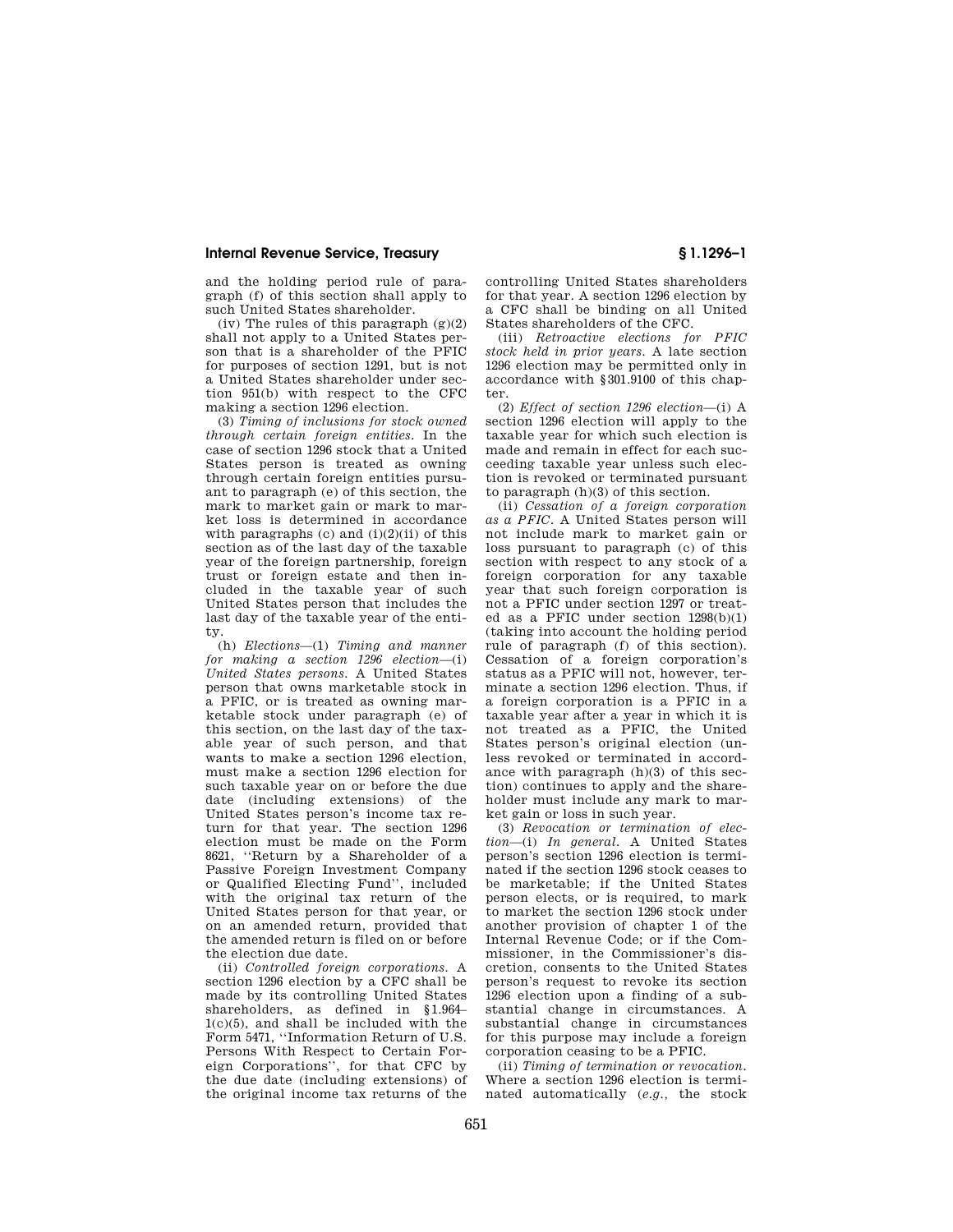ceases to be marketable), section 1296 will cease to apply beginning with the taxable year in which such termination occurs. Where a section 1296 election is revoked with the consent of the Commissioner, section 1296 will cease to apply beginning with the first taxable year of the United States person after the revocation is granted unless otherwise provided by the Commissioner.

(4) *Examples.* The operation of the rules of this paragraph (h) is illustrated by the following examples:

*Example 1.* A, a United States person, owns stock in FX, a PFIC. A makes a QEF election in 1996 with respect to the FX stock. For taxable year 2005, A makes a timely section 1296 election with respect to its stock, and thus its QEF election is automatically terminated pursuant to §1.1295–1(i)(3). In 2006, A's stock in FX ceases to be marketable, and therefore its section 1296 election is automatically terminated under paragraph (h)(3) of this section. Beginning with taxable year 2006, A is subject to the rules of section 1291 with respect to its FX stock unless it makes a new QEF election. See §1.1295–1(i)(5).

*Example 2.* The facts are the same as in *Example 1,* except that A's stock in FX becomes marketable again in 2007. A may make a new section 1296 election with respect to the FX stock for its taxable year 2007, or thereafter. A will be subject to the coordination rules under paragraph (i) of this section unless it made a new QEF election in 2006.

(i) *Coordination rules for first year of election*—(1) *In general.* Notwithstanding any provision in this section to the contrary, the rules of this paragraph (i) shall apply to the first taxable year in which a section 1296 election is effective with respect to marketable stock of a PFIC if such foreign corporation was a PFIC for any taxable year, prior to such first taxable year, during the United States person's holding period (as defined in paragraph (f) of this section) in such stock, and for which such corporation was not treated as a QEF with respect to such United States person.

(2) *Shareholders other than regulated investment companies.* For the first taxable year of a United States person (other than a regulated investment company) for which a section 1296 election is in effect with respect to the stock of a PFIC, such United States person shall, in lieu of the rules of paragraphs (c) and (d) of this section—

**§ 1.1296–1 26 CFR Ch. I (4–1–09 Edition)** 

(i) Apply the rules of section 1291 to any distributions with respect to, or disposition of, section 1296 stock;

(ii) Apply section 1291 to the amount of the excess, if any, of the fair market value of such section 1296 stock on the last day of the United States person's taxable year over its adjusted basis, as if such amount were gain recognized from the disposition of stock on the last day of the taxpayer's taxable year; and

(iii) Increase its adjusted basis in the section 1296 stock by the amount of excess, if any, subject to section 1291 under paragraph  $(i)(2)(ii)$  of this section.

(3) *Shareholders that are regulated investment companies.* For the first taxable year of a regulated investment company for which a section 1296 election is in effect with respect to the stock of a PFIC, such regulated investment company shall increase its tax under section 852 by the amount of interest that would have been imposed under section  $1291(c)(3)$  for such taxable year if such regulated investment company were subject to the rules of paragraph (i)(2) of this section, and not this paragraph (i)(3). No deduction or increase in basis shall be allowed for the increase in tax imposed under this paragraph (i)(3).

(4) The operation of the rules of this paragraph (i) is illustrated by the following examples:

*Example (1).* A, a United States person and a calendar year taxpayer, owns marketable stock in FX, a PFIC that it acquired on January 1, 1992. At all times, A's FX stock was a nonqualified fund subject to taxation under section 1291. A made a timely section 1296 election effective for taxable year 2005. At the close of taxable year 2005, the fair market value of A's FX stock exceeded its adjusted basis by \$10. Pursuant to paragraph  $(i)(2)(ii)$  of this section, A must treat the \$10 gain under section 1291 as if the FX stock were disposed of on December 31, 2005. Further, A increases its adjusted basis in the FX stock by the \$10 in accordance with paragraph (i)(2)(iii) of this section.

*Example (2).* Assume the same facts as in *Example (1),* except that A is a RIC that had not made an election prior to 2005 to mark to market the PFIC stock. In taxable year 2005, A includes \$10 of ordinary income under paragraph (c)(1) of this section, and such amount is not subject to section 1291. A also increases its tax imposed under section 852